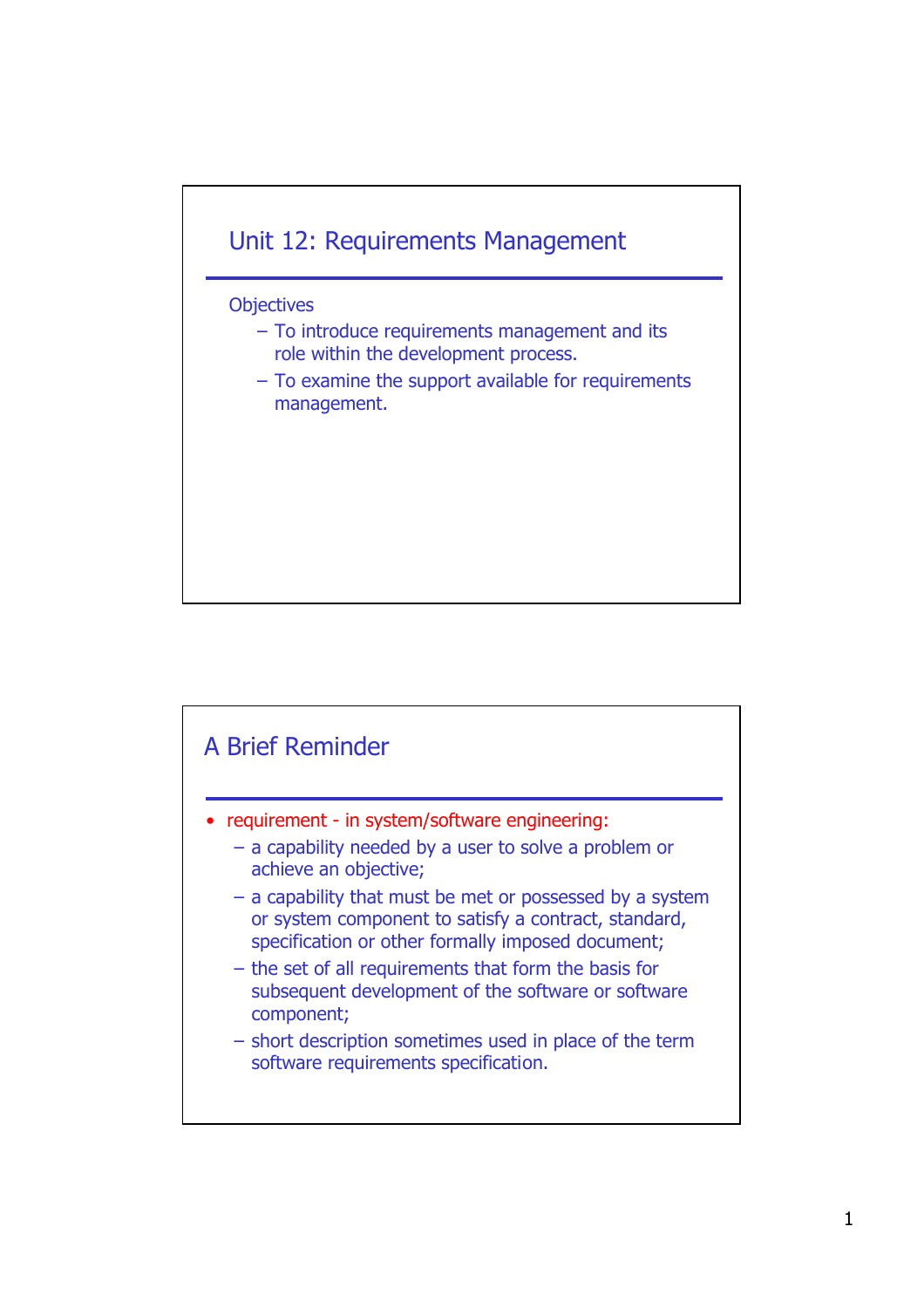

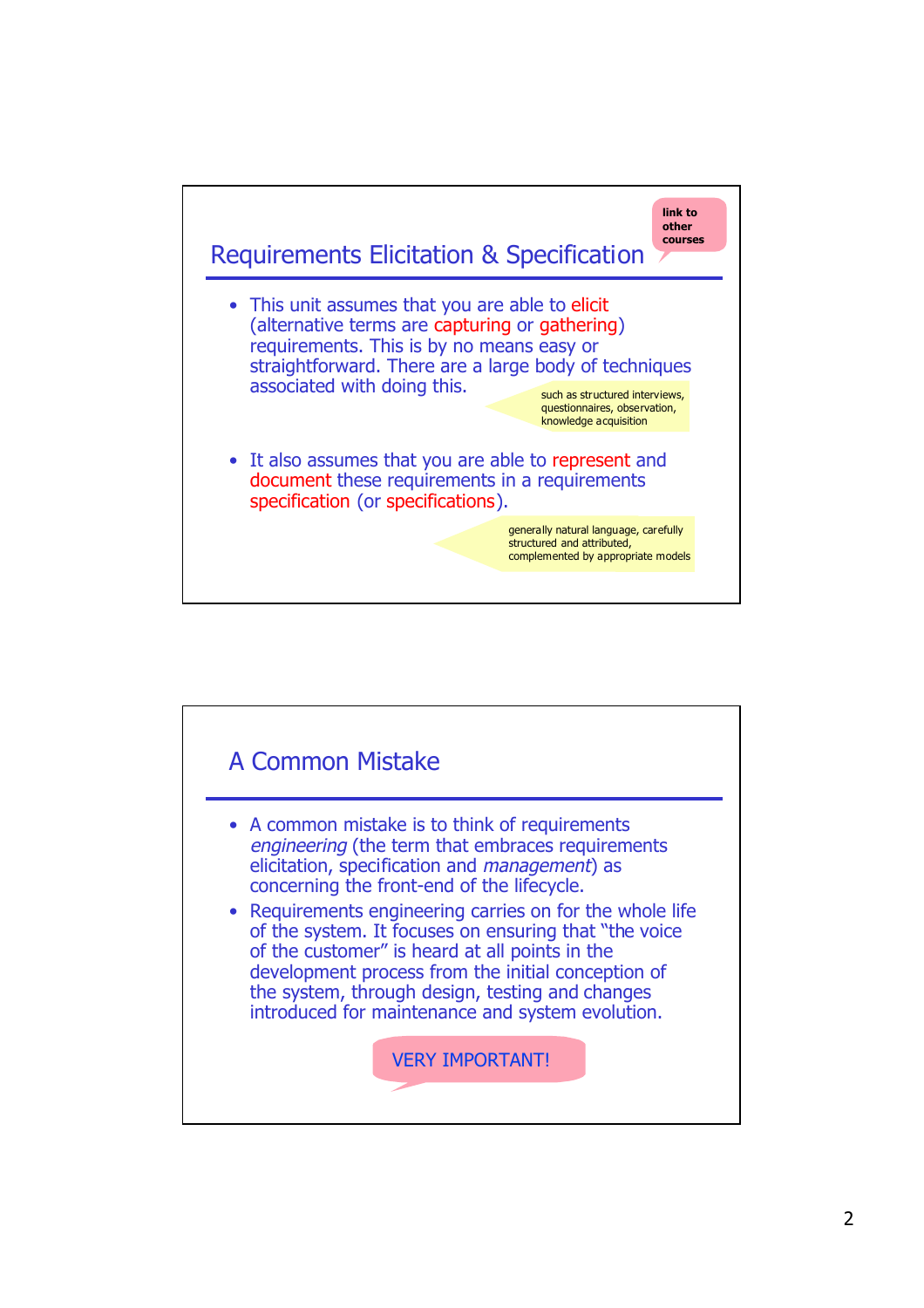

• Requirements management is a new term which has been rapidly adopted by industry. It is the activity concerned with the effective control of information related to system requirements and in particular the preservation of the integrity of that information for the life of the system and with respect to changes in the system and its environment.

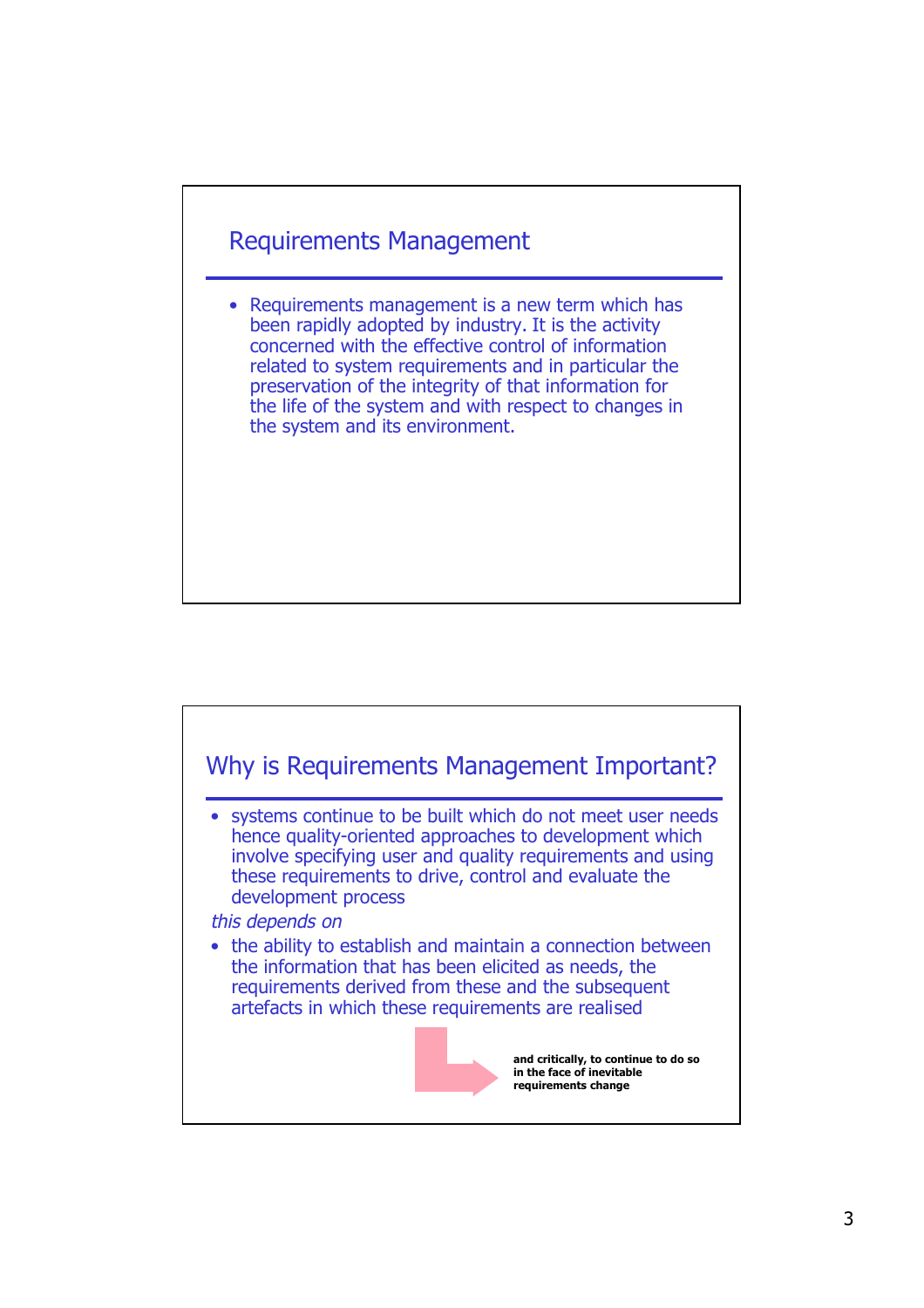

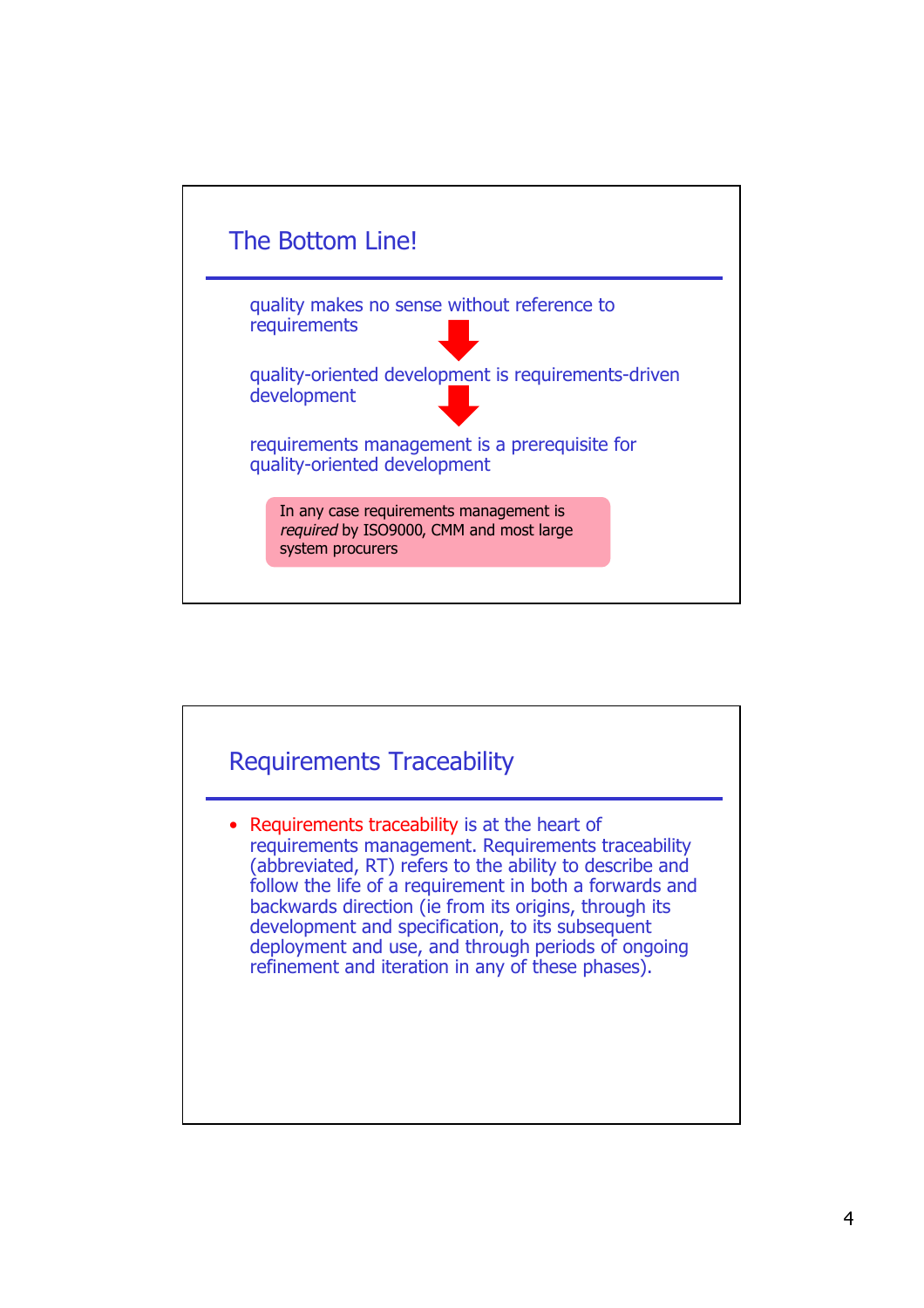

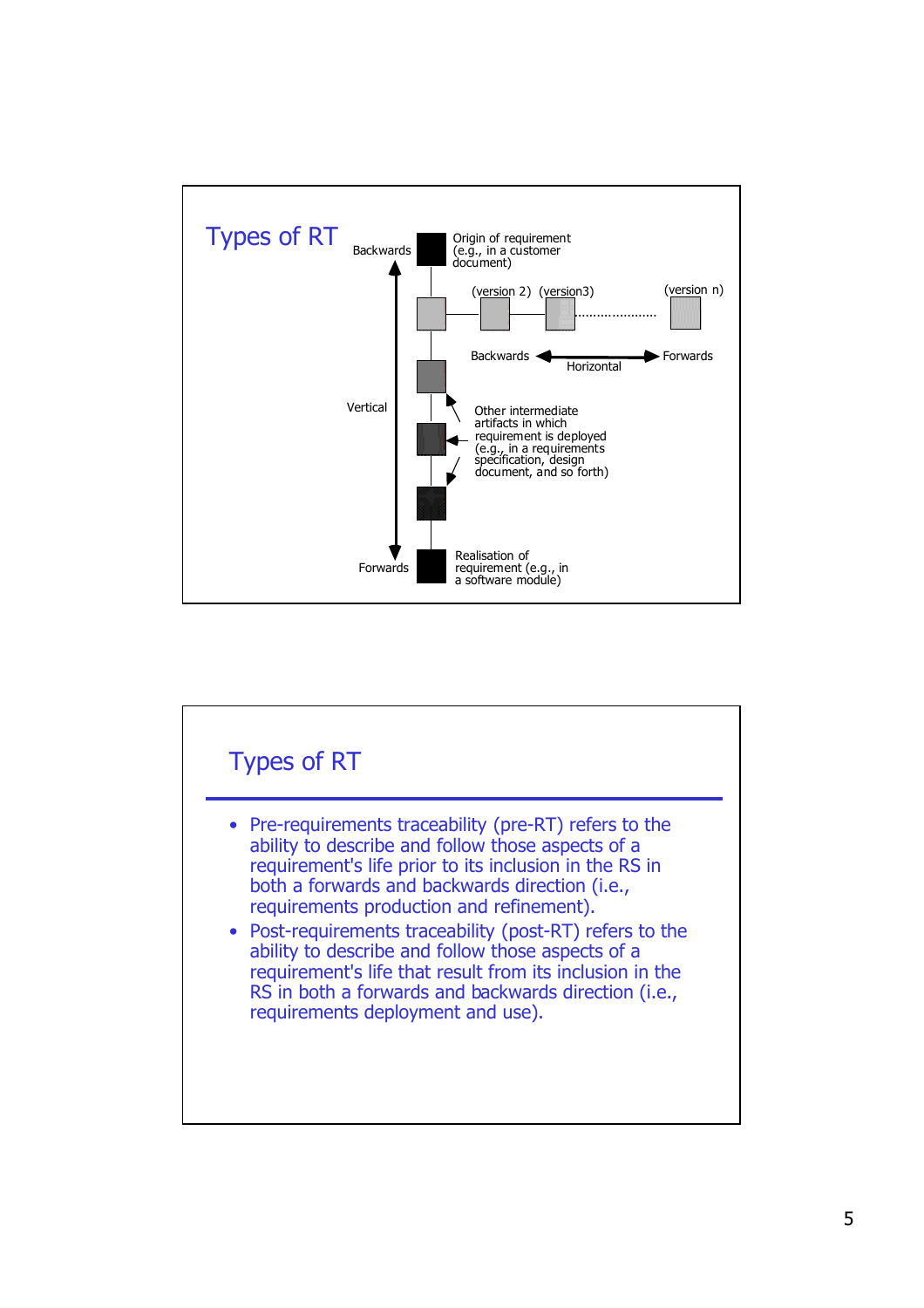

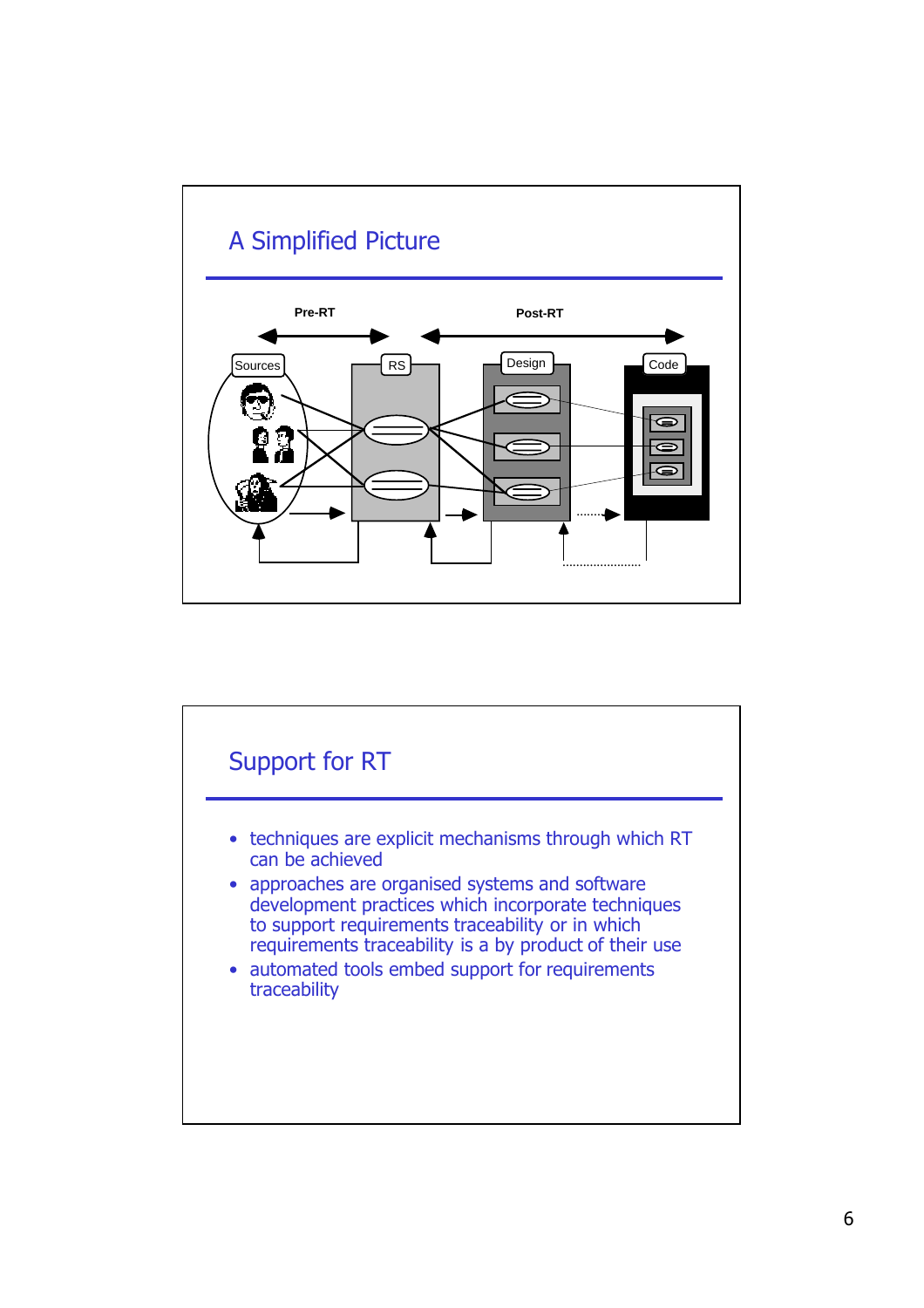

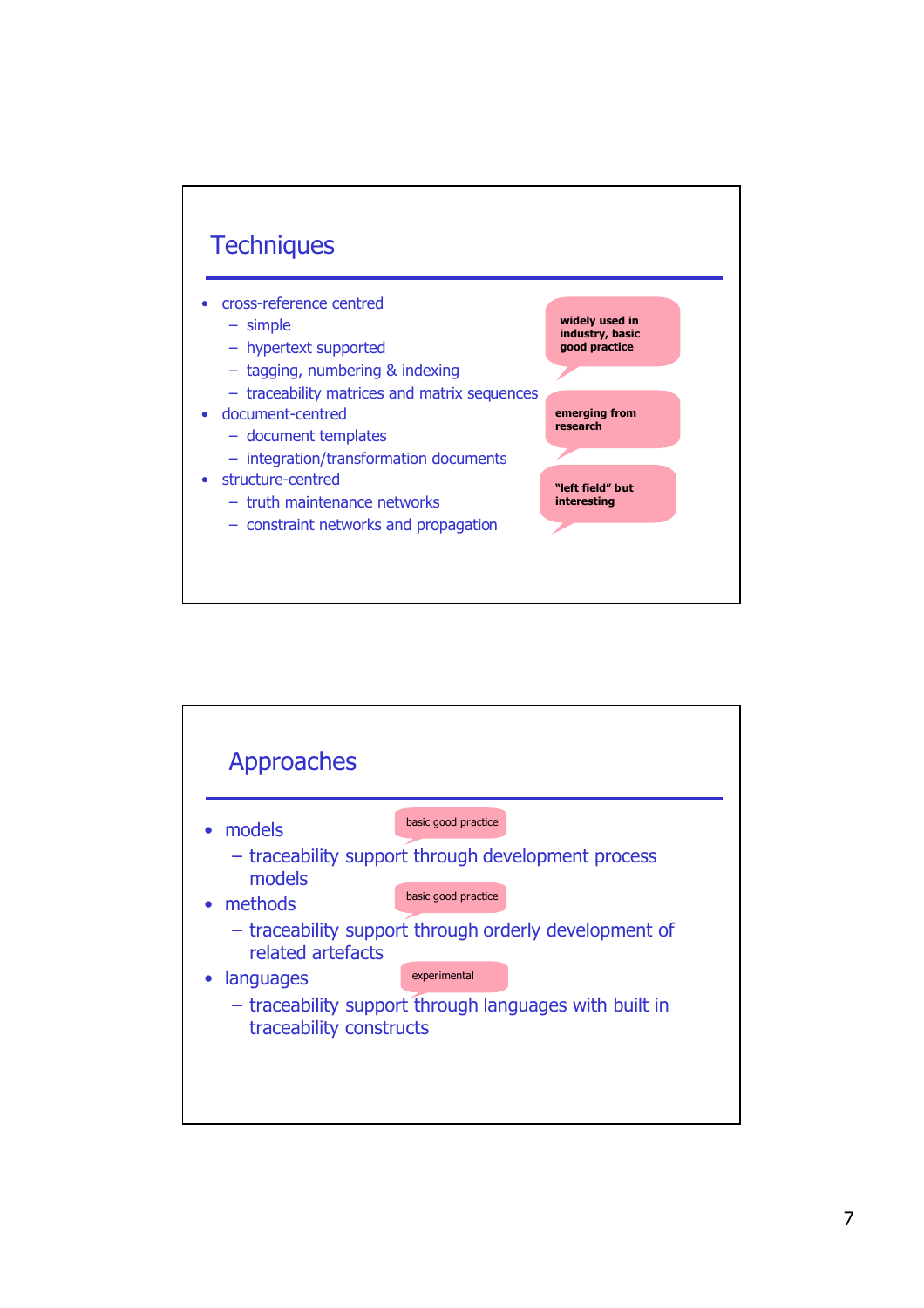

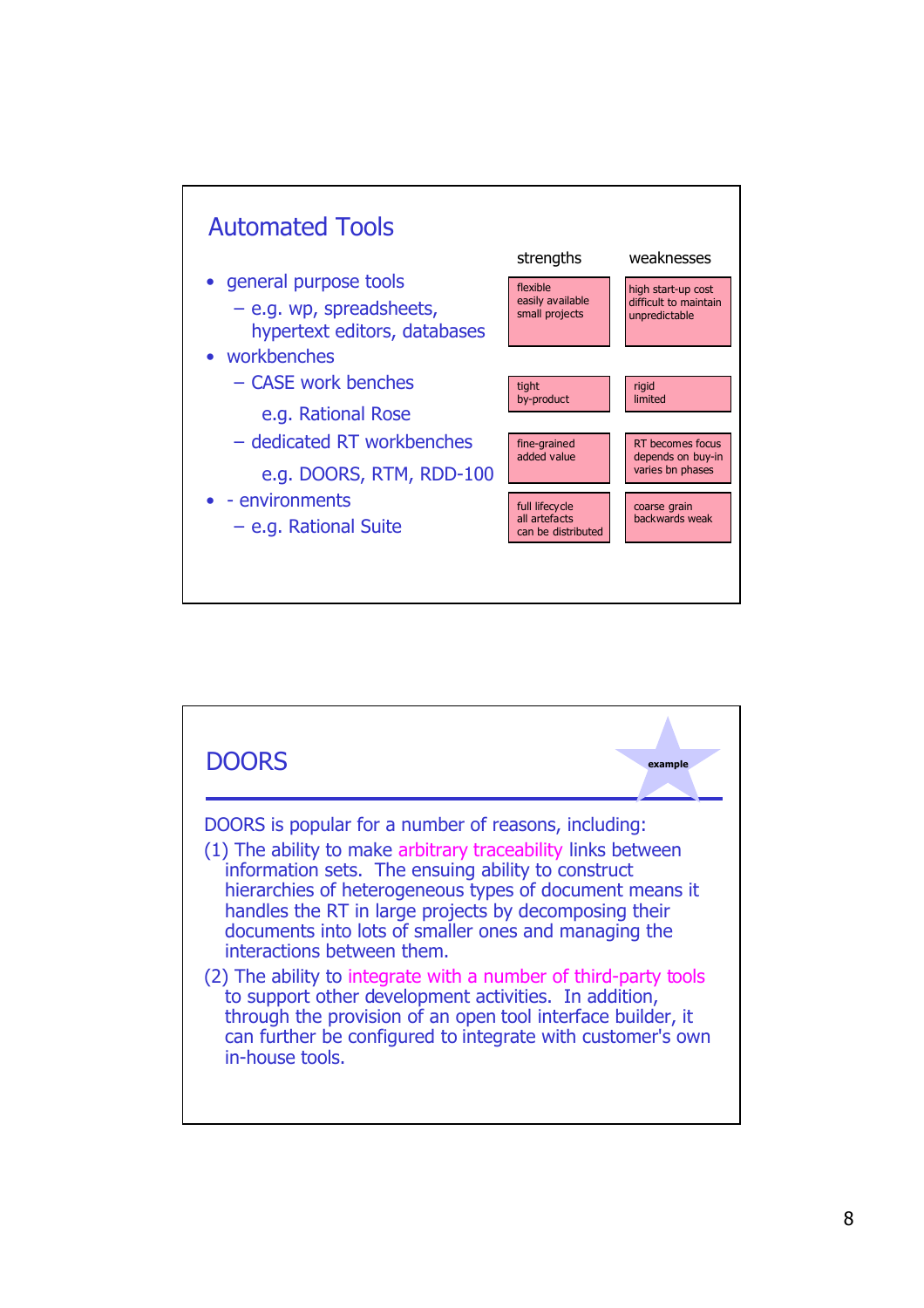

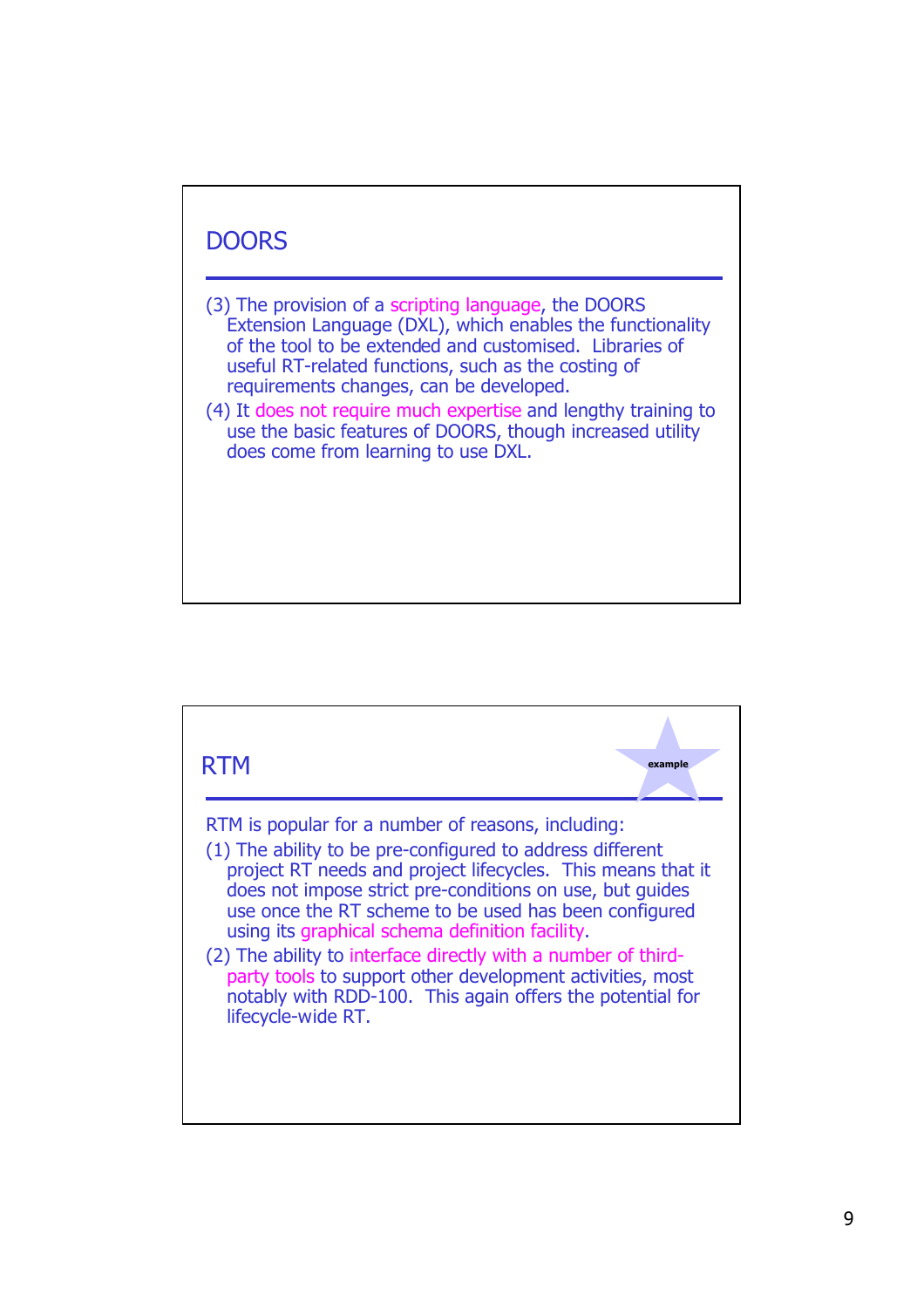



- Claims for Requirements Management that are made by tool vendors are not realised in practice.
	- This is because there are many difficult issues that need to be considered prior to using such Requirements Management tools. The problems lie firstly in setting up a shared, consistent, and coherent Requirements Management scheme for each project. They then lie in the need for one hundred percent commitment from all the stakeholders and in the need for some overall coordination.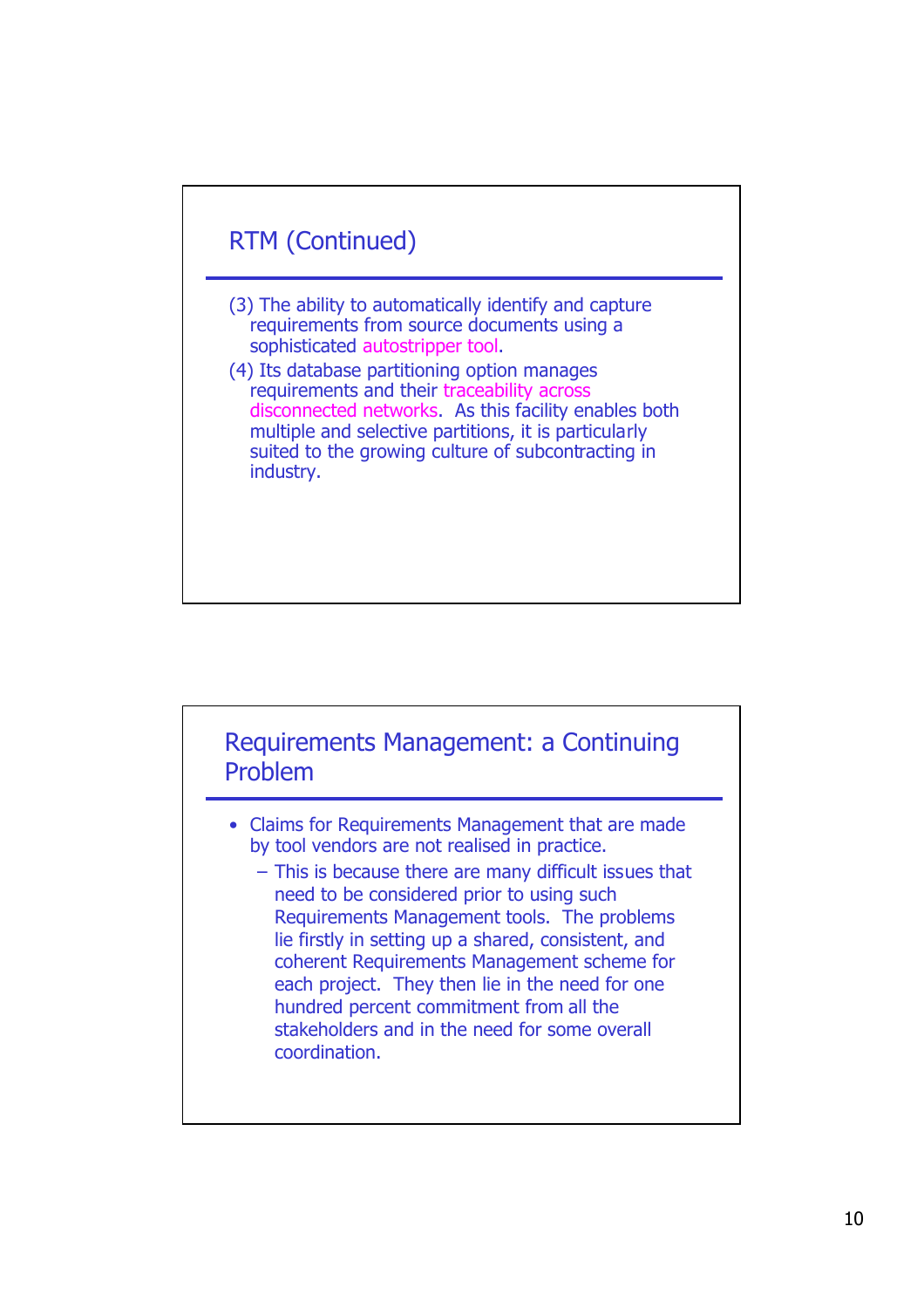## Technical Problems (Not)

• With this is mind, many of the problems still being experienced are not technical problems, but human and organisational problems. Although technical solutions are still needed for projects with huge numbers of requirements, like in the U.S. DoD, most of the outstanding problems do not have purely technical solutions.